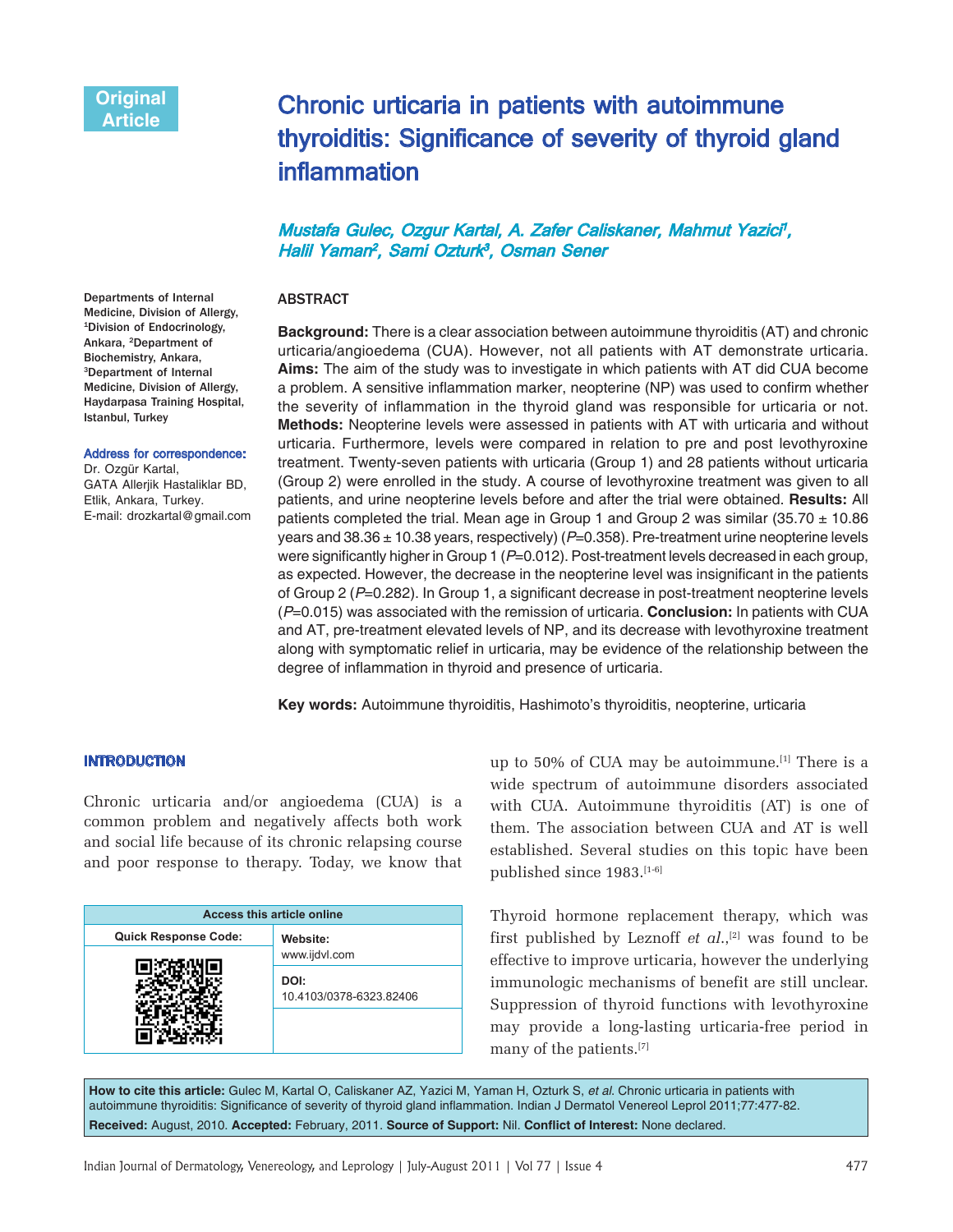On the other hand, not all patients with AT demonstrate urticaria. In which patients urticaria becomes a problem is still not obvious. One possible explanation is the degree of inflammation. Inflammation in thyroid may be more severe in patients with CUA associated with AT. A marker which positively correlates with inflammation may demonstrate this suggestion.

In this study, we examine the possible correlation between the severity of inflammation in thyroid and clinical findings of urticaria. Neopterine (NP) was used as a marker of inflammation. Neopterine, an acutephase reactant which can be detectable in body fluids, is a sensitive reflector of monocytes-macrophage activation, and its levels are positively correlated with the severity of inflammation.[8,9]

# **METHODS**

The study was designed as an open study and approved by the local ethical committee. All patients were informed about the study protocol and the effects and side-effects of the drug, and their written consents were obtained.

**Study protocol and patient selection:** Patients with AT with and without CUA, who were evaluated at the Allergy and Endocrinology outpatient clinics, were included in this prospective study.

Diagnosis of AT was made according to textbook data:

- 1. Elevated thyroid autoantibody levels (anti-thyroid peroxidase and/or anti thyroglobulin)
- 2. Heterogeneous and (other known) parenchymal alterations in thyroid tissue on ultrasonographic examination.

Patients were divided into two subgroups and observed during a study period of 6 weeks (January 2005 to May 2005):

*Group 1* consisted of patients with AT and CUA. CUA was defined as recurrent episodes of hives with or without angioedema of at least six-week duration, according to current literature.<sup>[10]</sup> Etiological factors of CUA other than AT were evaluated by medical history, physical examination and laboratory tests. After a thorough physical examination, laboratory investigations including complete blood count, erythrocyte sedimentation rate, urine and stool microscopy, peripheral blood smear, serum total

eosinophil count, serum biochemistry, complement levels, C-reactive protein, rheumatoid factor, HbsAg, anti HCV, antinuclear antibody, anti-double stranded DNA, chest and sinus X-rays and allergy tests with food and inhalant allergens were done. In addition, *Helicobacter pylori* infection was investigated in those patients with chronic gastric complaints. At the end of the investigations, patients who were positive for any etiological factor that may cause CUA were excluded; the remaining 27 patients with CUA associated with AT were included in the study.

*Group 2* consisted of patients with AT without CUA. Patients in this group were also screened for inflammatory or infectious diseases or the use of medicines that could interfere with NP results. Twenty-eight patients were included.

All possible causes for NP elevation were investigated by medical history, physical examination and laboratory tests, e.g. leukocyte count, erythrocyte sedimentation rate, C-reactive protein, and autoantibody screening (other than thyroid auto-ab).

All exclusion criteria are listed below:

- 1. Patients who did not agree to give a written consent
- 2. Patients who had any infection two weeks before the treatment
- 3. Patients who already had any infection
- 4. Patients with diabetes mellitus, coronary heart disease, chronic renal failure, rheumatic diseases.
- 5. Patients who underwent a corticosteroid and immunomodulatory therapy during the last month.

**Levothyroxine treatment:** Levothyroxine, 100 microgram per day was given to all patients in Group 1 and Group 2, for a six-week period. The drug was administered on an empty stomach, 30 min before breakfast to increase gastrointestinal absorption. Until the effective plasma concentration of levothyroxine could be achieved, a short-acting antihistamine (hydroxyzine) was given as a rescue treatment to patients of Group 1. At the beginning of levothyroxine treatment, hydroxizine 25 mg tablet was given two times a day, for seven days, as a rescue treatment. Because the suppressive effect of levothyroxine begins after about a week, when levothyroxine reaches its effective plasma concentration, according to the current literature.

Patients were warned about the importance of daily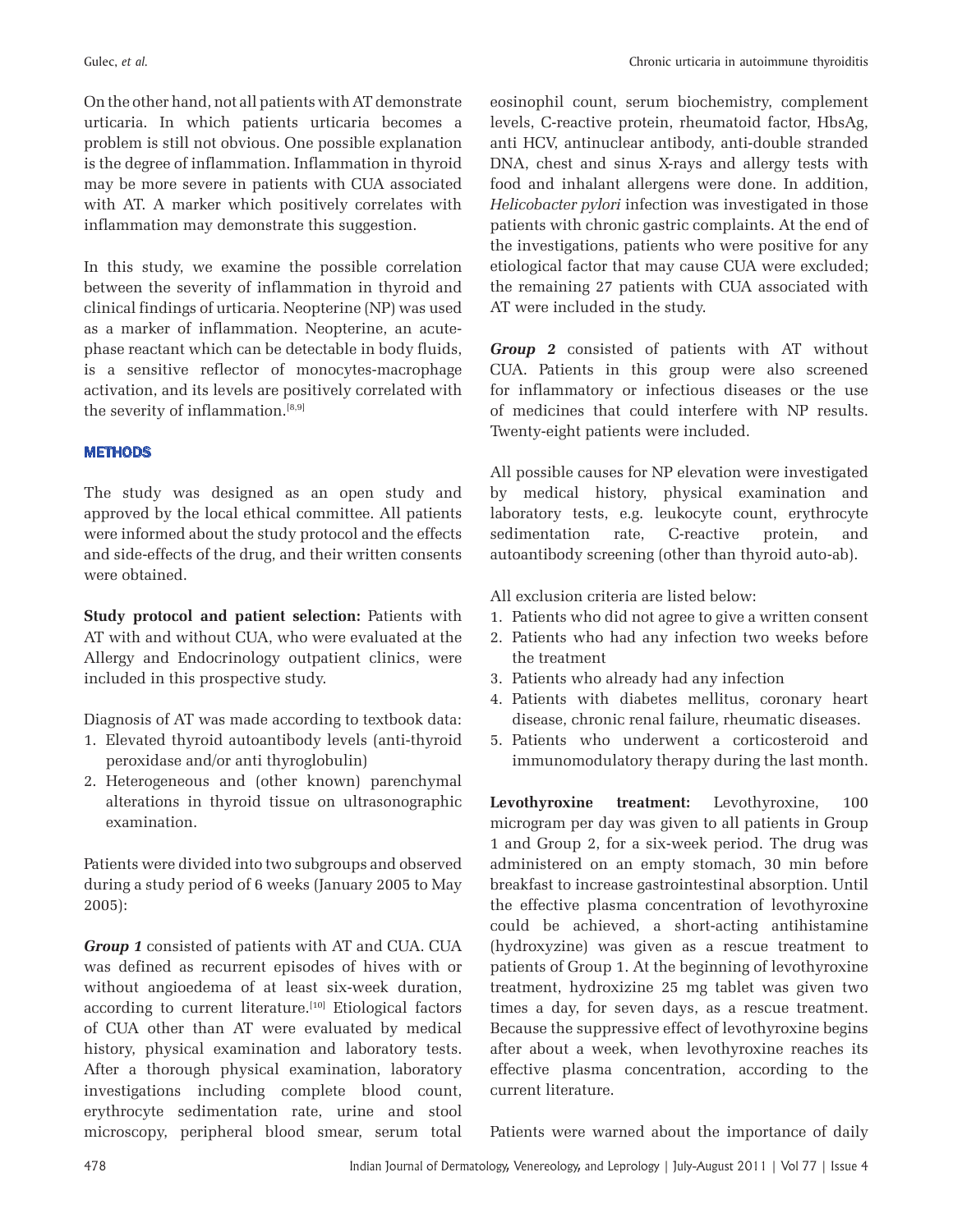blood pressure and pulse rate recording during levothyroxine treatment and questioned via phone visits concerning whether an unexpected effect occurred.

**Symptom scores in patients with urticaria:** The number, duration and proportions of urticaria lesions (plaques), frequency of urticaria attacks and intensity of itching were scored from 0 to 3  $(0 = no$  complaint,  $3 =$  the most bothersome complaints).<sup>[11]</sup>

Difference between pre and post-treatment urticaria scores was statistically significant  $(9.74 \pm 1.70,$  and  $3.29 \pm 1.38$ , respectively, *P*<0.001).

**Neopterine measurements:** Neopterine level was determined in both groups, at baseline and after levothyroxine treatment. A convenient volume of early-morning urine was collected in plastic tubes covered with tin foil. Then, the evaluation samples were stored at –80°C. Urinary NP concentration was measured with an HPLC device (Hewlett Packard 1050; Hewlett Packard, Palo Alto, CA, USA) using a fluorometry detector, as defined by Alrashed *et al*. [12]

A 0.100 mL volume of urine was mixed with 1 mL of mobile phase and injected into a  $4 \times 125$  mm C18 reversed phase column; NP was measured by fluorescence from excitation wave length of 353 nm and emission wavelength of 438 nm. Creatinine levels were determined by an ultraviolet detector from absorption at 235 nm. The results were calculated as  $\mu$ mol neopterin/mol creatinine.

#### Statistical analysis

Statistical analyses were performed by microprocessor using statistical software package (SPSS for windows, SPSS Inc., USA). Mann-Whitney U test and Wilcoxon Signed Ranks test were used to analyze the differences between the groups and to compare pre- and posttreatment results, respectively. All data in the text were expressed as median. A *P* value <0.05 was accepted as significant.

Study design is summarized in Figure 1.

# RESULTS

Twenty-seven patients (20 females and seven males)



**Figure 1: The study design**

Indian Journal of Dermatology, Venereology, and Leprology | July-August 2011 | Vol 77 | Issue 4 479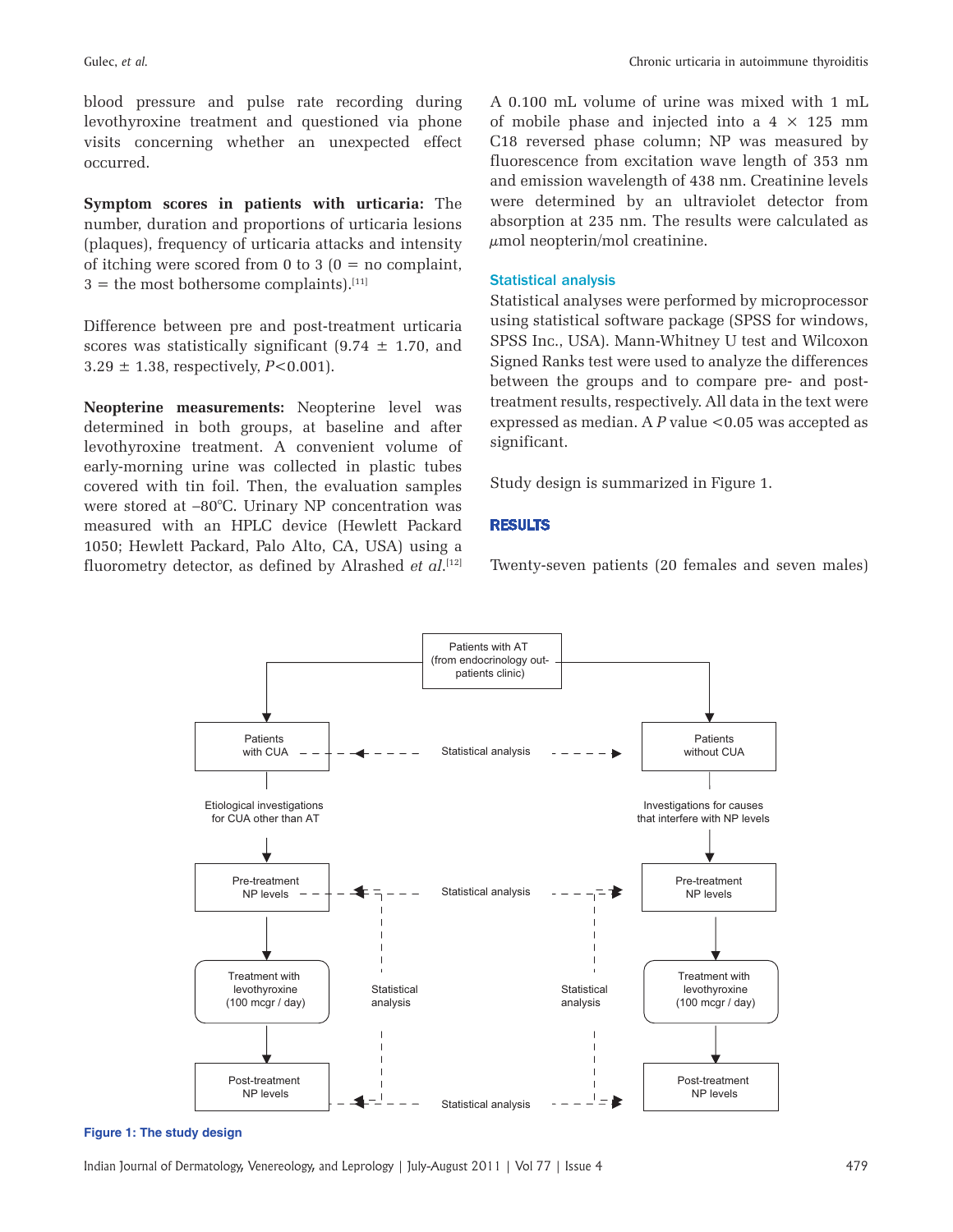in Group 1, 28 patients (18 females and 10 males) in Group 2 completed the trial. The mean age was  $35.70\pm$ 10.86 years and 38.36± 10.38 years respectively  $(P=0.358)$ .

Urine NP levels were significantly higher in Group 1 than Group 2 before the levothyroxine treatment (*P*=0.012) [Figure 2].

Post-treatment NP levels decreased in both groups. The decrease in Group 1 was statistically significant (*P*=0.015) [Figure 3]. The reduction in NP levels was parallel to the remission of CUA. Patients benefited from levothyroxine treatment, as expected, as described in the literature at several times.[3,4,7] In contrast, the decrease in NP levels was not significant in Group 2, (*P*=0.282) [Figure 4].



**Figure 2: Comparison of groups with respect to pre-treatment neopterine levels (■ pts. without urticaria □ pts. with urticaria)**



**Figure 4: Comparison of pre- and post-treatment neopterine levels in patients without urticaria (■ pre-treatment □ post-treatment)**

The difference of post-treatment NP levels between the groups was insignificant (*P*=0.091) [Figure 5]. Results are summarized in Table 1.

# **DISCUSSION**

Chronic urticaria is an intensely pruritic, circumscribed, raised, erythematous plaque, often with central pallor and it usually occurs on most days of the week, lasting for a duration of longer than six weeks. It is a common disorder; the lifetime prevalence for any subtype of urticaria is approximately 20%.<sup>[10]</sup> In many patients with chronic urticaria, no definitive cause can be identified. In such cases, autoimmunity should be mentioned. The presence of mast cell stimulatory serum factors, which cause histamine release, is demonstrated with the autologous serum skin test



**Figure 3: Comparison of pre- and post-treatment neopterine levels in patients with urticaria (■ pre-treatment □ post-treatment)**



**Figure 5: Comparison of groups with respect to post-treatment neopterine levels (■ pts. without urticaria □ pts. with urticaria)**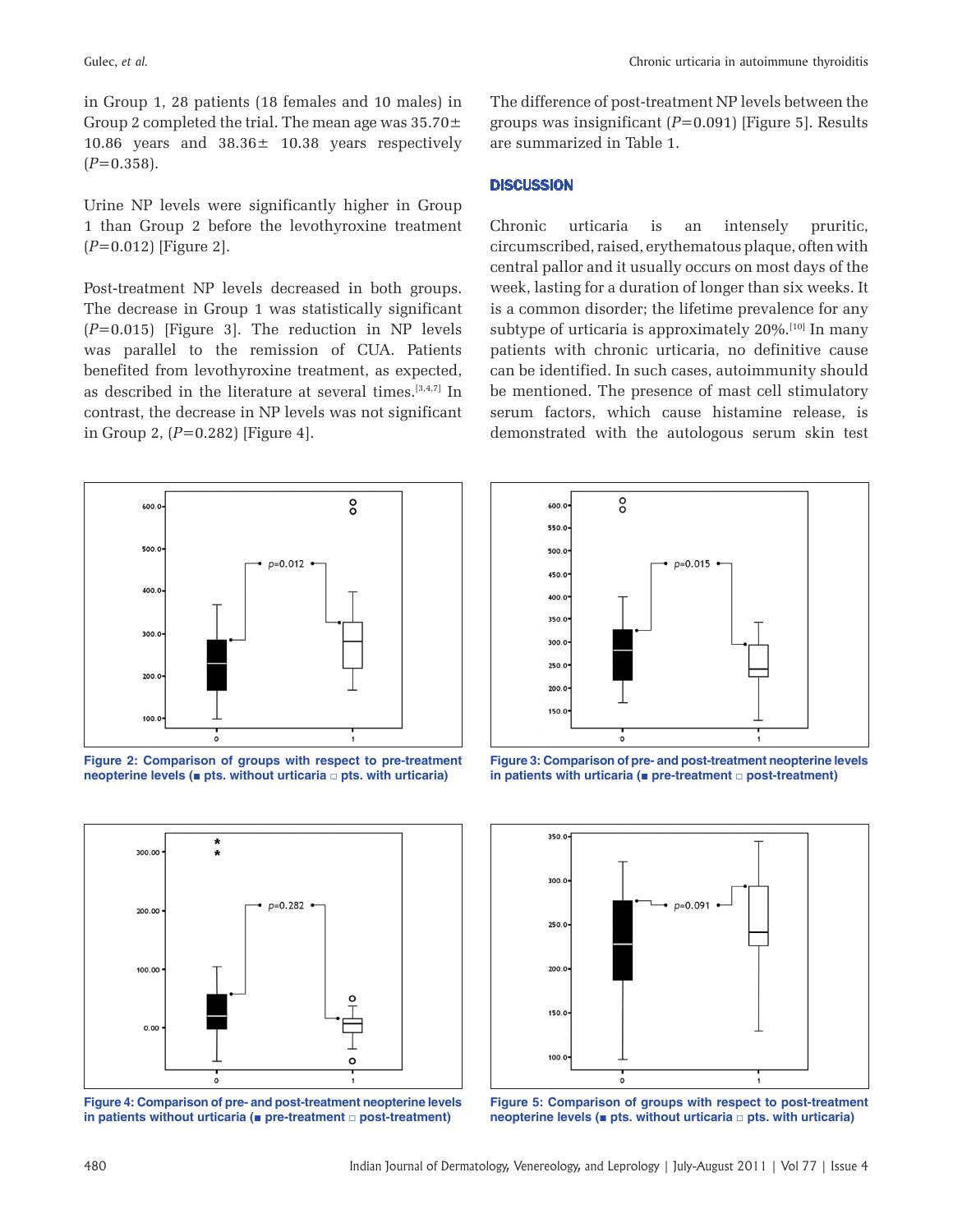| pre- and post-treatment neopterine levels                  |                                                                |                                                                    |       |  |
|------------------------------------------------------------|----------------------------------------------------------------|--------------------------------------------------------------------|-------|--|
|                                                            | Group 1<br><b>Patients with</b><br><b>AT and CUA</b><br>(n:27) | <b>Group 2</b><br><b>Patients with AT</b><br>without CUA<br>(n:28) |       |  |
| Age (years)                                                | $35.70 \pm 10.86$                                              | $38.36 \pm 10.38$                                                  | 0.358 |  |
| Pre-treatment<br>Neopterine (micromol/<br>mol creatinine)  |                                                                | $293.71 \pm 109.46$ 226.76 $\pm$ 78.89                             | 0.012 |  |
| Post-treatment<br>Neopterine (micromol/<br>mol creatinine) | $250.34 \pm 55.99$                                             | $222.01 \pm 65.40$                                                 | 0.091 |  |
| P                                                          | 0.015                                                          | 0.282                                                              |       |  |

**Table 1: Comparison of the groups with respect to age and** 

*P* 0.015 0.282

NP: Neopterine, AT: Autoimmune thyroiditis, CUA: Chronic urticaria/ angioedema

(ASST), and an autoimmune pathogenic mechanism of chronic urticaria has been suggested.[5,10,13,14]

Chronic autoimmune thyroiditis (Hashimoto's thyroiditis), is the most common cause of hypothyroidism in iodine-sufficient areas of the world. It is more common in women, and in the age period of 30 to 60. Patients with chronic autoimmune thyroiditis have high serum concentrations of auto antibodies to thyroglobulin (Anti-TG Ab, 50–80%) and thyroid peroxidase (Anti-TPO Ab, 90-100%).<sup>[15-17]</sup>

Anti-thyroid antibodies may be positive in patients with chronic urticaria and reversely, urticaria can be seen in patients with Hashimoto's thyroiditis. It is hypothesized that anti-thyroid antibodies are mast cell-stimulating autoantibodies that bind to either immunoglobulin E (IgE) or to the alpha subunit of the IgE receptor. In this way, the two diseases are associated closely. On the other hand, some studies suggest that chronic urticaria and Hashimoto's thyroiditis are different clinical presentations of a shared autoimmune process.[18-20]

Patients with CUA with thyroid autoantibodies may benefit from thyroid hormone replacement therapy.[3,4,7,17,21] Improvement of urticaria after thyroid hormone replacement may signify the importance of inflammation in the pathogenesis of urticaria. However, not all patients with Hashimoto's thyroiditis display urticaria. It may be speculated that inflammation in thyroid may be more severe in AT associated with urticaria. A marker that positively correlates with inflammation may demonstrate this suggestion; however, there is no specific marker.

NP, an acute-phase reactant, is a sensitive reflector of monocytes-macrophage activation. NP levels are positively correlated with the severity of inflammation.[22,23] It is expressed by monocytesmacrophages after interferon-gamma stimulation. Thus, NP was used for diagnosing and following up inflammatory disorders, for example, in HIV infections<sup>[24]</sup> or in severe acute respiratory syndrome.<sup>[25]</sup> NP can be measured in both serum and urine, and the results are similar. However, since NP clearances from kidney exist in indestructible form, urine NP levels are directly observed as the produced amounts of NP.[9] Measurement of NP is possible by high-performance liquid chromatography (HPLC), enzyme-linked immunosorbant assays (ELISA) or by radioimmunoassay (RIA).

In our patients with AT and CUA, higher pretreatment NP levels may be indicative of more severe inflammation in their thyroid glands. After suppression with levothyroxine, NP levels reduced significantly. In addition, although regular antihistamine treatment was not given, CUA symptoms remitted along with the lessening of NP levels. In Group 2 which consisted of patients with AT without CUA, pre-treatment NP levels were low and the post-treatment reduction in levels was insignificant. These results can be interpreted as indicating that the degree of inflammation in the thyroid gland may be a determinant of the presence of urticaria. In other words, urticaria in AT may be directly related to the thyroid gland itself.

Because NP is not a specific marker for thyroid inflammation, an alternative opinion can also be suggested: Could elevated levels of NP be directly related to CUA itself, rather than the thyroid gland? Theoretically, it is possible. However, alteration in NP levels is most likely the consequence of changes in the thyroid gland due to levothyroxine. Most of the previously published studies agree with it, and reveal that healing of CUA symptoms occurs following the suppression of the endogenous thyroid hormones, thyroid-stimulating hormone, and pro-inflammatory mediators by levothyroxine treatment.<sup>[4,7,26-28]</sup> Indeed, symptomatic relief in urticaria cannot be obtained before levothyroxine achieves its effective plasma concentration. Furthermore, though insignificant, NP levels also decreased in patients with AT without urticaria.